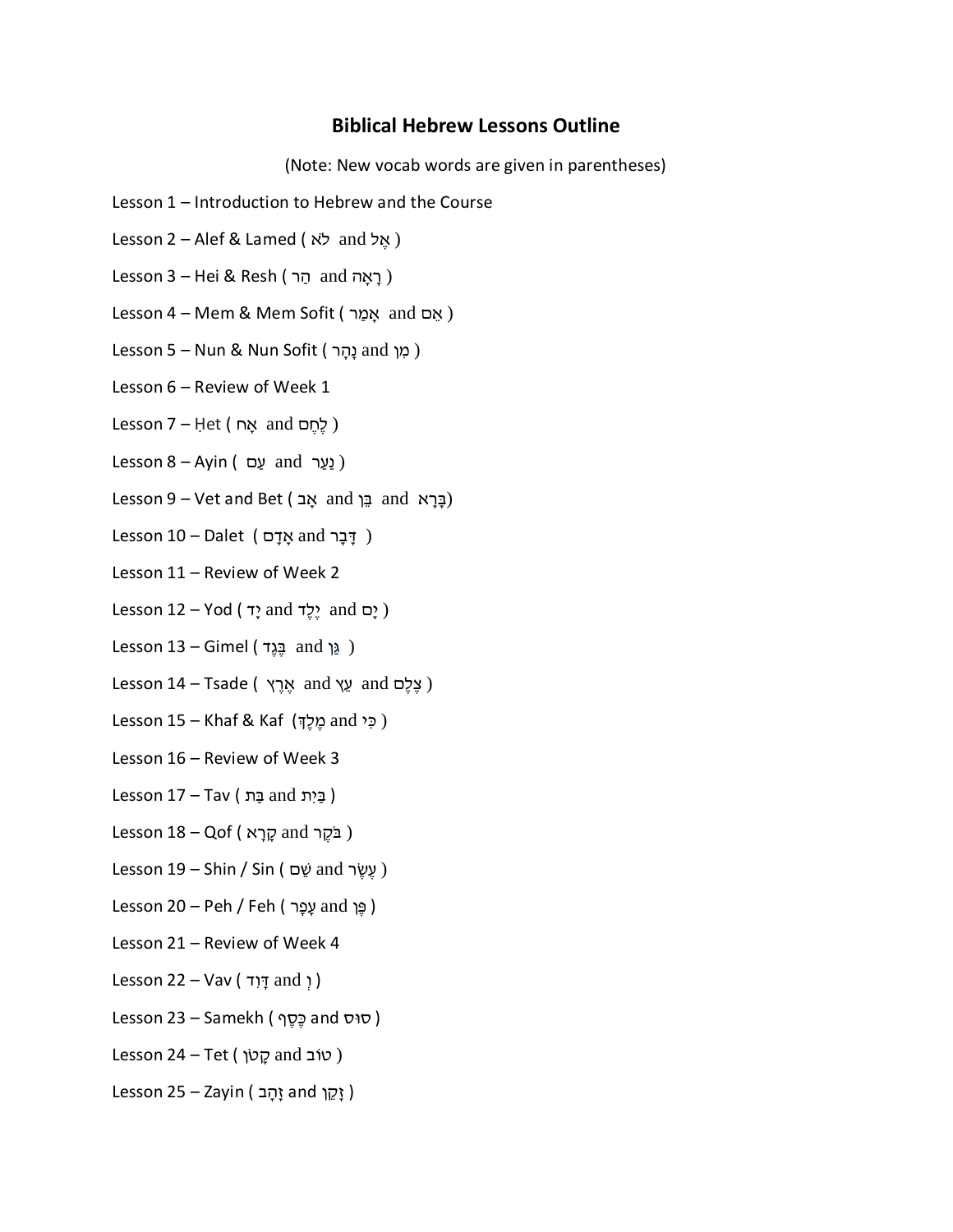- Lesson 26 Review of Week 5
- Lesson 27 Review all letters Part 1
- Lesson 28 Review all letters Part 2
- Lesson 29 Review all letters Part 3
- Lesson 30 Introduction to the Order of the Aleph-Bet
- Lesson 31 Learn the Aleph-Bet order (part 1) / Review vocabulary
- Lesson 32 Learn the Aleph-Bet order (part 2) / Review vocabulary
- Lesson 33 Learn the Aleph-Bet order (part 3) / Review vocabulary
- Lesson 34 Introduction to the Niqqud ( חֹשֵׁדְּ)
- Lesson 35 The "A" vowels pataḥ and qamats ( רַע and יָכן)
- Lesson 36 Practice "A" vowels
- Lesson 37 The "E" vowels segol and tsere ( נֵר and יָצֶם)
- Lesson 38 Practice "E" vowels
- Lesson 39 The "I" vowel ḥiriq ( מַיִם)
- Lesson 40 The "O" vowel holem ( גדל)
- Lesson 41 Practice "I" and "O" vowels
- Lesson 42 The "U" vowels qibbuts and shureq (רוּחַ and יוֹח
- Lesson 43 Practice all Vowels / Review Vocabulary
- Lesson 44 Introduction to "Mater Lectionis" Part 1 ( אוֹר)
- ( זֶה and חוֹמַה ) Lesson 45 "Mater Lectionis" Part 2
- Lesson 46 "Mater Lectionis" Part 3 ( נְבַּין and יְ
- Lesson 47 Vowel Review
- Lesson 48 Genesis Listening Activity (Part 1)
- Lesson 49 Genesis Listening Activity (Part 2)
- Lesson 50 Genesis Listening Activity (Part 3)
- Lesson 51 Vocabulary Review
- Lesson 52 Syllable Division ( בַּשׂר )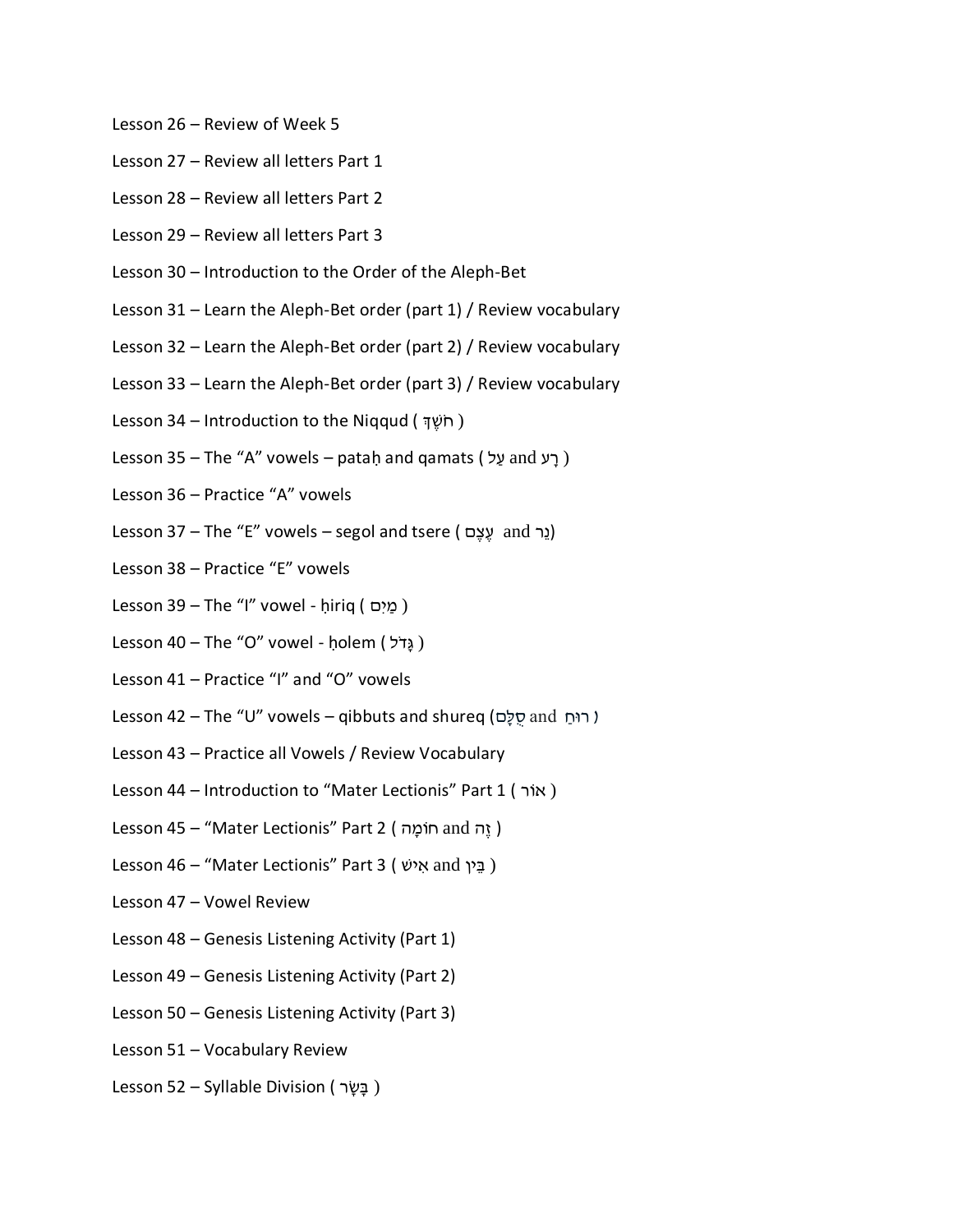- Lesson 53 The Weak Dagesh ( יֹדֶרֶדְ and יֹדָ
- Lesson 54 The Strong Dagesh ( אִשָּׁה and הִנֵּה)
- Lesson 55 Dagesh practice ( חיים)
- Lesson 56 Stress ( שָׁמַיִם and עֶרֶב
- Lesson 57 Review Syllables, Dagesh, Stress, and Vocabulary
- Lesson 58 Vocabulary Review
- Lesson 59 Noun Gender: Masculine and Feminine ( חַיַּה and הָיִם)
- Lesson 60 Plural Nouns : Masculine
- Lesson 61 Plural Nouns : Feminine
- Lesson 62 Adjectives (Singular) ( צַדְיק and חֻכָּם)
- Lesson 63 Adjectives (Plural) ( קָדוֹשׁ)
- Lesson 64 Irregular Nouns (Part 1) ( עַיר)
- Lesson 65 Irregular Nouns (Part 2) ( שָׂדֶה)
- Lesson 66 Review of Nouns and Adjectives (Part 1)
- Lesson 67 Review of Nouns and Adjectives (Part 2)
- Lesson 68 All Vocabulary Review
- Lesson 69 General Review
- Lesson 70 Introduction to Shewas ( לַיִלַה and בְּהֶמַה = 1
- Lesson 71 Vocal Shewas ( נְקֶבָה)
- Lesson 72 Vocal Shewas, continued
- ( מַלְאָדְּ and מְגִדָּל Silent Shewas ( מַלְאָד
- Lesson 74 Reduced Vowels ( אֱ לֹהִים and אֲ דֹּנַי
- Lesson 75 Shewa Review (Part 1) Tower of Babel ( שֶׁפָּה)
- Lesson 76 Shewa Review (Part 2) Tower of Babel
- Lesson 77 Genesis 1:1-5 (Part 1)
- Lesson 78 Genesis 1:1-5 (Part 2)
- Lesson 79 Genesis 1:1-5 (Part 3)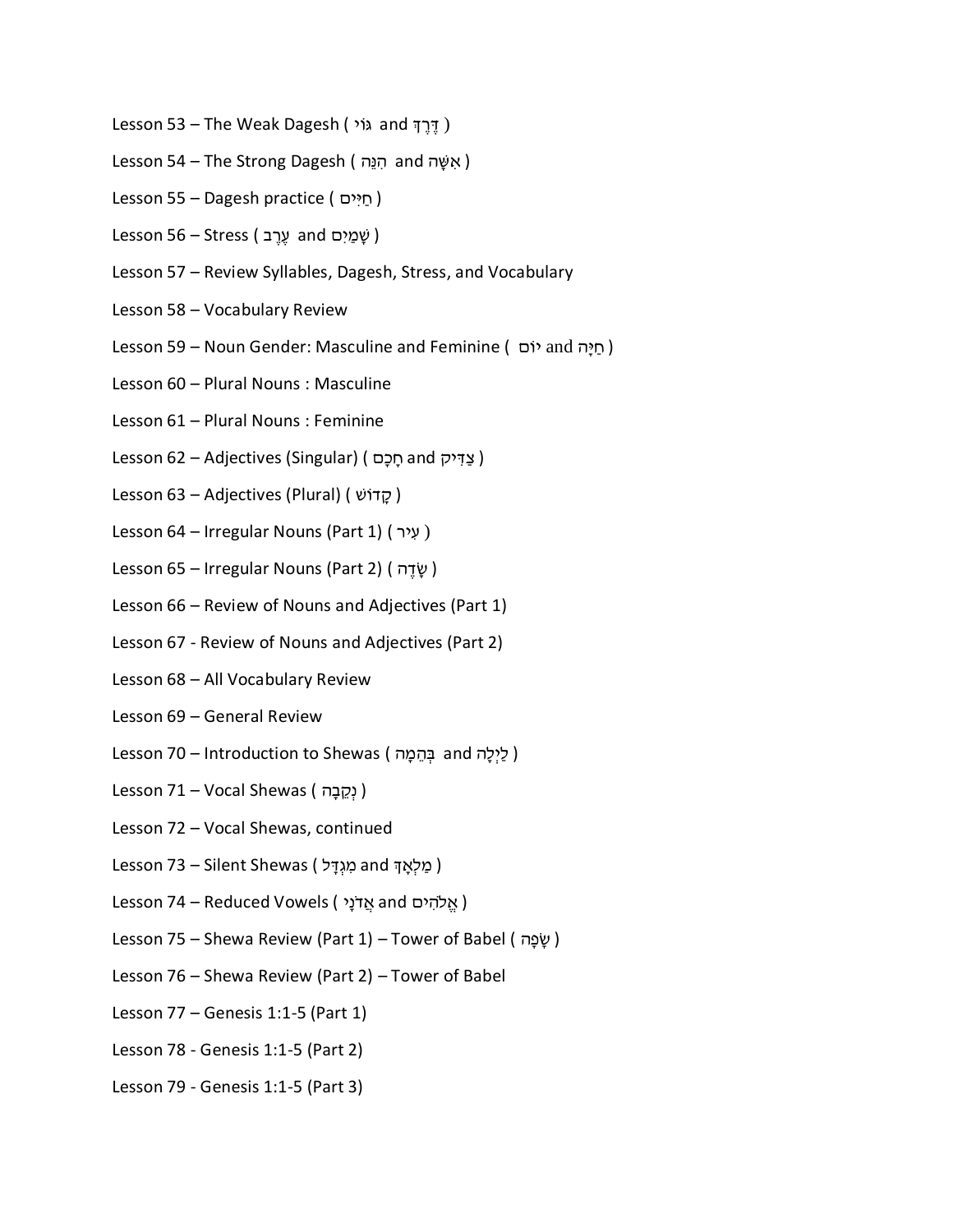- Lesson 80 Genesis 1:1-5 (Part 4)
- Lesson 81 Genesis 1:1-5 (Part 5)
- Lesson 82 Genesis 1:1-5 Practice
- Lesson 83 Genesis 1:1-5 Practice
- Lesson 84 Present
- Lesson 85 Review of Hebrew Letters Part 1 (with Vocabulary)
- Lesson 86 Review of Hebrew Letters Part 2 (with Vocabulary)
- Lesson 87 Review of Hebrew Letters Part 3 (with Vocabulary)
- Lesson 88 Review of Vowels (with Vocabulary)
- Lesson 89 Review of Mater Lectionis Vowels (with Vocabulary)
- Lesson 90 Review of Syllables, the Dagesh, and Stress (with Vocabulary)
- Lesson 91 Review of Gender, Number, Adjectives (with Vocabulary)
- Lesson 92 Introduction to Roots and Patterns ( קֹדָשׁ)
- Lesson 93 Elements of Patterns (מַמְלָכָה)
- ( זָכָר and חַכְמַה) Lesson 94 Recognizing Roots and Patterns (זָכָר and י
- Lesson 95 Reading Genesis 7:9 ( שְׁנַיִּם and תֵּבָה )
- Lesson 96 Review Genesis 7:9, ( פְּוָּה and יִצְוּח , review vocabulary
- Lesson 97 Practice Recognizing Roots and Patterns
- ( אֶבֶן,מַקוֹם ) Lesson 98 Introduction to the Definite Article ( אֱבֵן,מַקוֹם
- Lesson 99 Definite Article with Adjectives (עַיִן and עֲמֶא
- Lesson 100 The Name of God (יְהוִה and יְהוָה )
- Lesson 101 Read verse: Genesis 28:11 ( בֹּאשׁ and הָ
- Lesson 102 Review verse: Genesis 28:11
- Lesson 103 Vocabulary Review with verses
- Lesson 104 Choose anything to review
- (מִשְׁפֵּט and שָׁנַה) בּ Lesson 105 The Preposition
- Lesson 106 Read verse: Genesis 1:27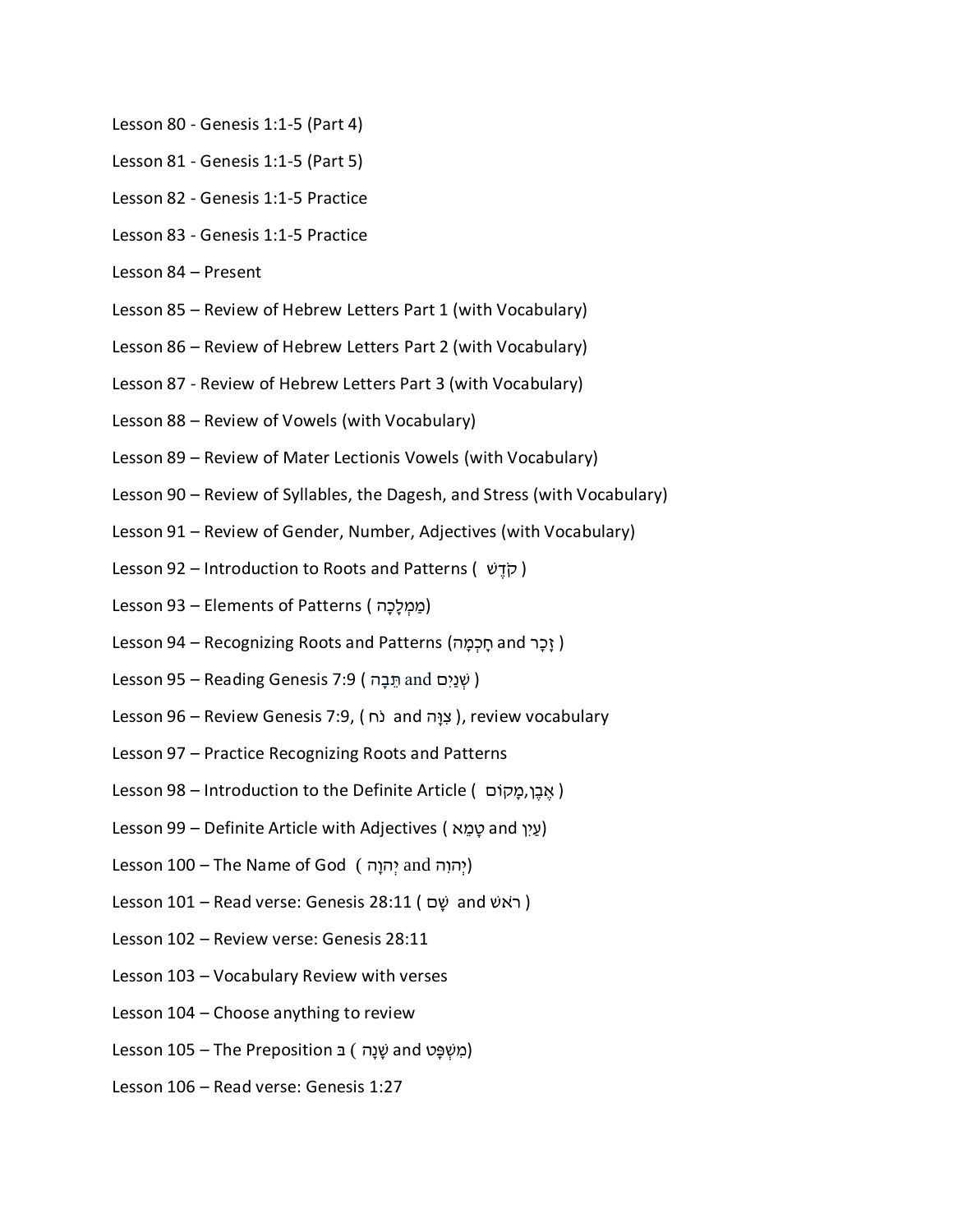- רְ ב and נַחֲשׁ ) כּ Lesson 107 The Preposition (חֶרֶב Lesson
- Lesson 108 Read verse: Genesis 3:2
- ( איה and קוֹל ) ל Lesson 109 The Preposition
- Lesson 110 Read verse: Genesis 3:8-9 (Part 1)
- Lesson 111 Read verse: Genesis 3:8-9 (Part 2) (בְּתוֹדְּ)
- Lesson 112 Review Prepositions ( יִשְׂרָאֵל)
- ( מִשְׁכֵּן and מִי ) Lesson 113 Prepositions + Definite Articles ( מִשְׁכֵּן
- Lesson 114 Review of Prepositions: English to Hebrew Practice
- Lesson 115 Review of Prepositions: Hebrew to English Practice
- Lesson 116 Earlier Vocabulary Review 1
- Lesson 117 Earlier Vocabulary Review 2
- Lesson 118 Earlier Vocabulary Review 3
- Lesson 119 Earlier Vocabulary Review 4
- Lesson 120 Earlier Vocabulary Review 5
- Lesson 121 Names in Hebrew (Part 1) ( מצרים and כוֹשֶׁה )
- Lesson 122 Verses with Names
- Lesson 123 Names in Hebrew (Part 2) ( יִצְחַק , and יָעֲקֹב , אֲבְרָהָם )
- Lesson 124 Verses with Names
- Lesson 125 Names in Hebrew (Part 3) ( פַּרְעֹּה , יְרוּשֶׁלַיִם ) and "shalom" (שָׁלוֹם )
- Lesson 126 Verses with Names
- Lesson 127 Review Names
- Lesson 128 Some Additional Vocab (Part 1) ( אֵלֶה and , אוֹ , מִאֹד
- Lesson 129 Some Additional Vocab (Part 2) ( זָיִת, יֹוֹנַה, זֹר )
- Lesson 130 Vocabulary Review with Verses 1
- Lesson 131 Vocabulary Review with Verses 2
- Lesson 132 Intro to Construct Chains, Part 1 ( אֲרֹוֹן , אֹהֶל )
- Lesson 133 Intro to Construct Chains, Part 2 (נִבְיא , הִיכַל )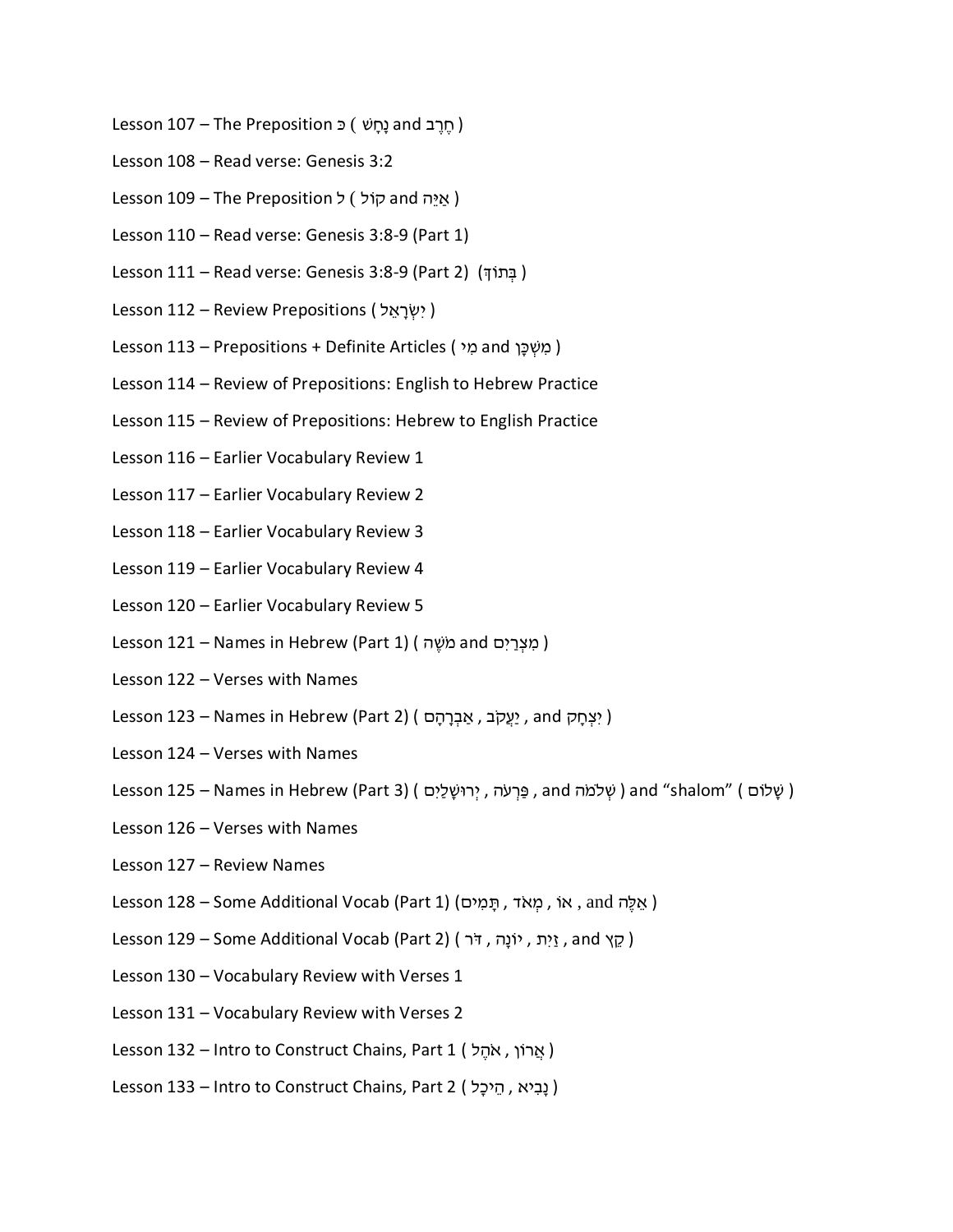- Lesson 134 Intro to Construct Chains, Part 3 ( לֶב / לֶבָב )
- Lesson 135 Intro to Construct Chains, Part 4 ( שֶפֶנ(
- Lesson 136 Intro to Construct Chains, Part 5 ( פֵּנְיִם, םַ
- Lesson 137 Review of Construct Chains, Part 1 ( בְּרִית )
- Lesson 138 Review of Construct Chains, Part 2
- Lesson 139 Review of Vocabulary
- Lesson 140 Some Additional Vocabulary (Part 1) (יָפֶה, טָהוֹר, אֲשֶׁר)
- Lesson 141 Some Additional Vocabulary (Part 2) ( אֲ דָּמָה , אֲדָּמַה )
- Lesson 142 Vocabulary Review with Verses 1
- Lesson 143 Vocabulary Review with Verses 2
- Lesson 144 Sons & Daughters
- Lesson 145 Men & Women
- Lesson 146 Practice Sons, Daughters, Men, Women Forms
- Lesson 147 General Vocab Review 1
- Lesson 148 General Vocab Review 2
- Lesson 149 Intro to Personal Pronouns, Part 1
- Lesson 150 Read verse
- Lesson 151 Intro to Personal Pronouns, Part 2
- Lesson 152 Read verse
- Lesson 153 Intro to Personal Pronouns, Part 3
- Lesson 154 Read verse
- Lesson 155 Review Personal Pronouns
- Lesson 156 Intro to Verbs Part 1 Basic Form
- Lesson 157 Intro to Verbs Part 2 Basic Form
- Lesson 158 Practice Verbs
- Lesson 159 Significance of the Hebrew Letters
- Lesson 160 Intro to Possessive Suffixes, Part 1